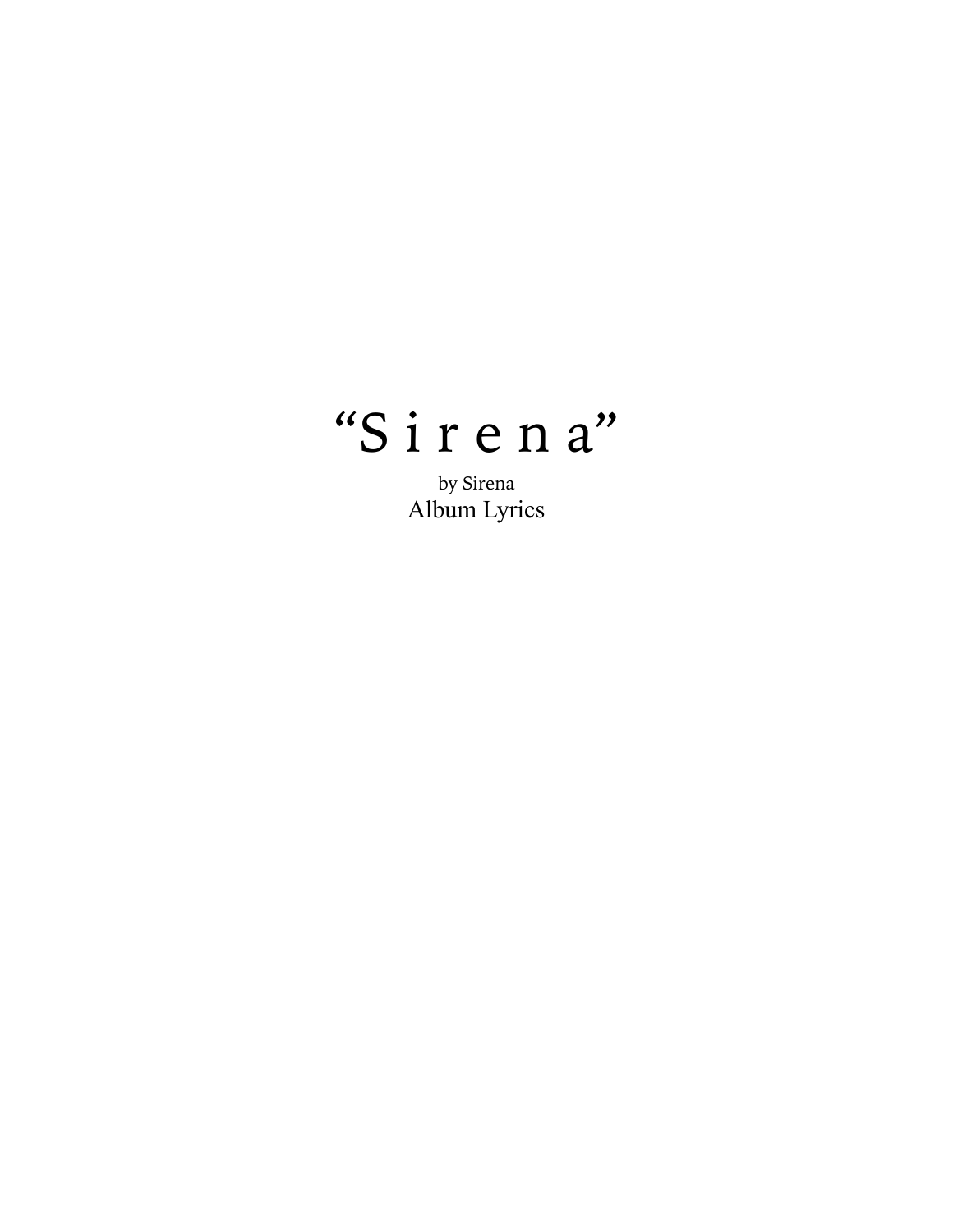#### **Storm Song**

*Music/Lyrics: Sam Nolte*

Sunlight, we bid farewell Dark waters slowly start to churn Aigaios wakes A gail begins to swell Sailors above, for peace, do yearn Peace gods forsake

Storm, lease us all your might And bid these sailors final good night Bring them down, we cry Men to us shall fall to die

From down below, we sing Our magic through the storm doth call Our sailors down Peace and calm our voices bring Close thine eyes and sigh goodnight to all All hope hath drown

Storm, lease us all your might And bid these sailors final good night Bring them down, we cry Men to us shall fall to die

Tempela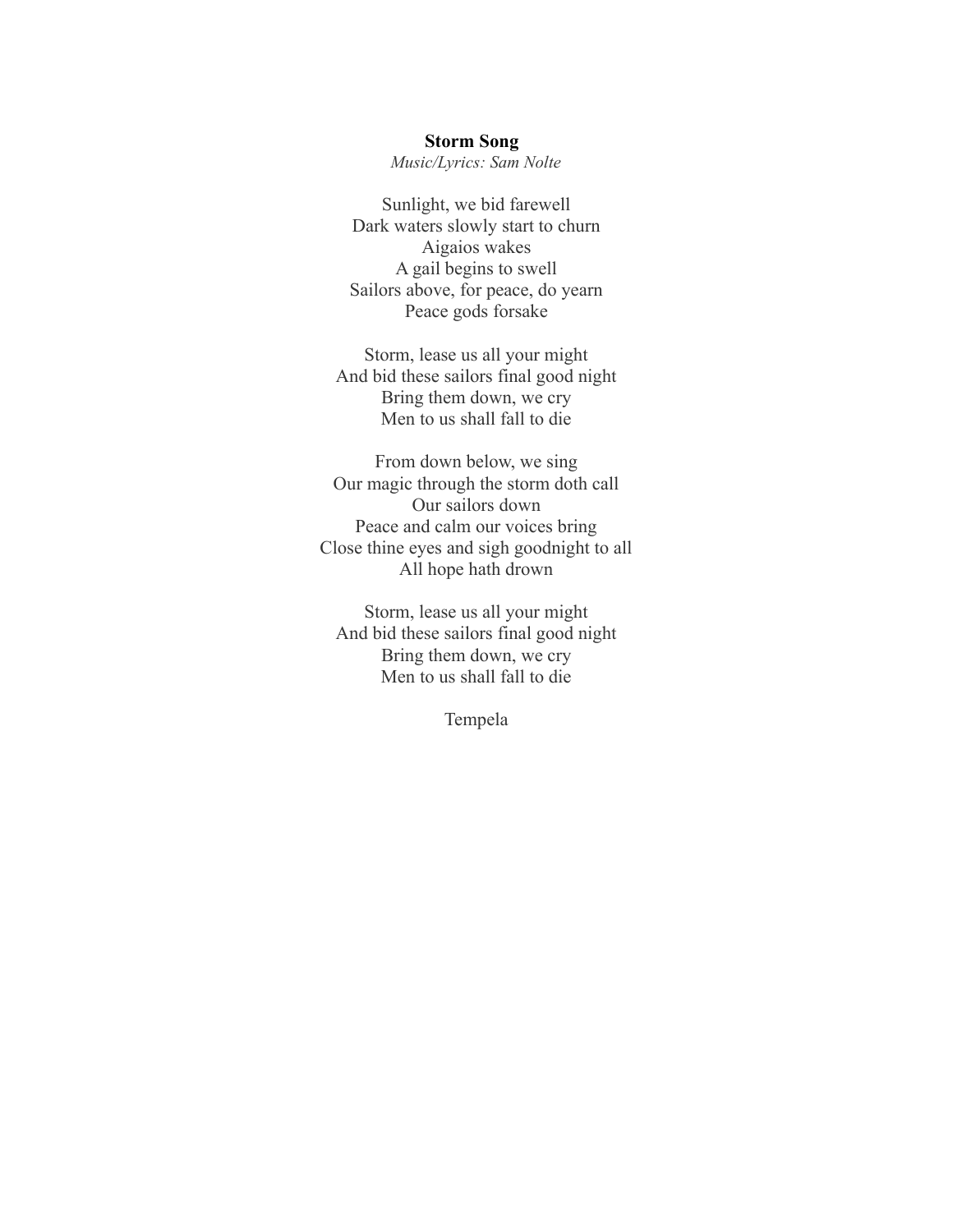#### **Down Below**

*Music/Lyrics: Tegan Elliott*

Poseidon's might, the mousai's song Combine in we, enchantment strong Ye mortals shan't behold us long We come from down below

Down below- the tides embrace us there Down below- take breath within our lair Down below- poor sailors, we ensnare We come from down below

We leave the sea to walk the land Along the beach, a lonely man We cannot help or stay our hand We come from down below

Down below – this void is cavernous Down below – we hunt to find our bliss Down below - his soul was delicious We come from down below

A seaside town, a lovely view There's joy in what you humans do Across the lane, our eyes find you

When you hear our song It's much too late Just close your eyes Embrace your fate We invite you to heaven's gate We come from down below

Down below- dark water (oh it's) Down below- cold water (so cold) Down below- dark water (in the) We come from down below

For whether on the shore or sea No man nor wife nor child shall be Out of our reach we sirens three We come from down below

Down Below- Your souls to us Down Below- (Oh your hearts cry out)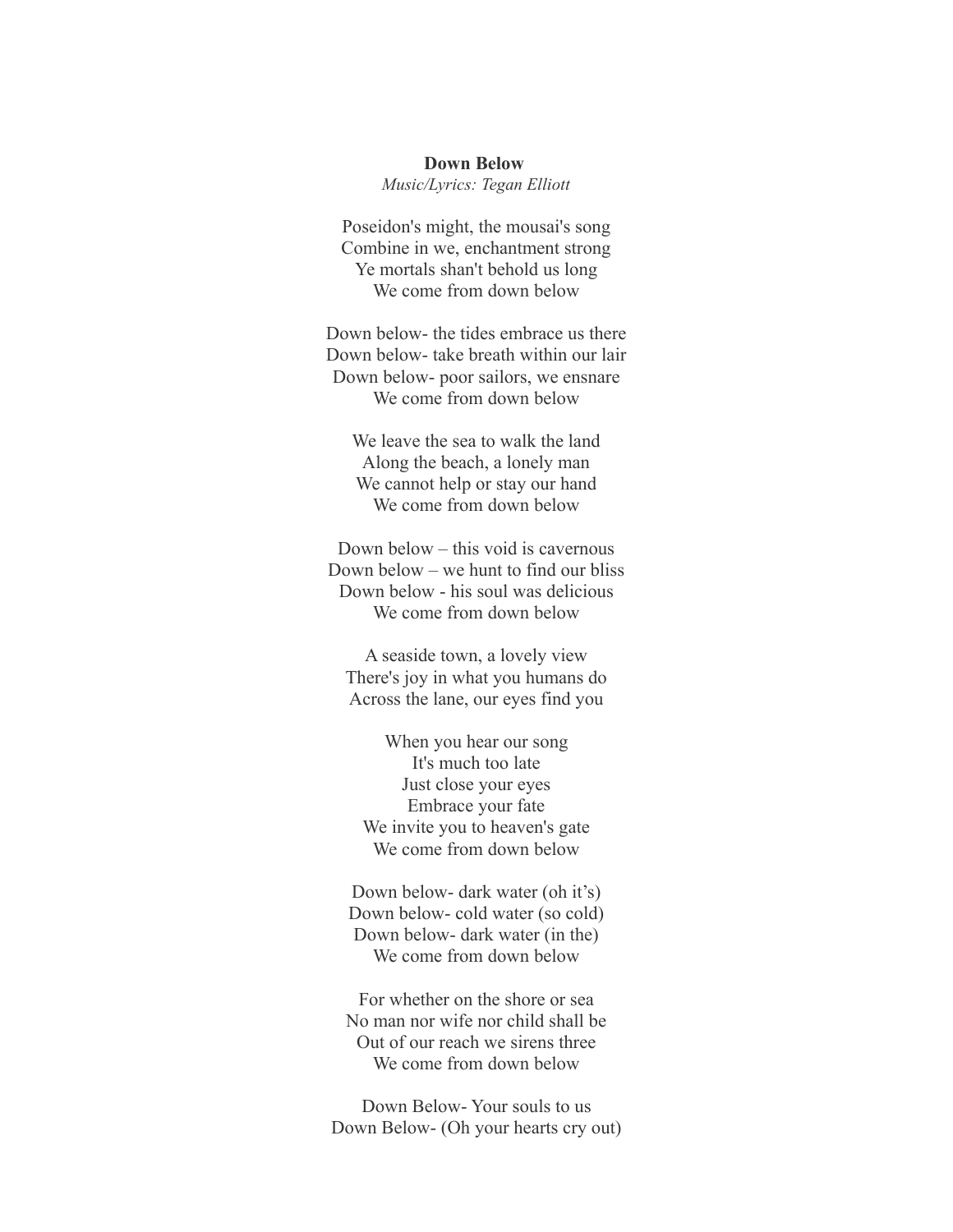Down Below- Your souls We come from down below

Down Below- The sun is gone Down Below- (Oh your souls are ours) Down Below- And we're alone We come from down below

We come from down below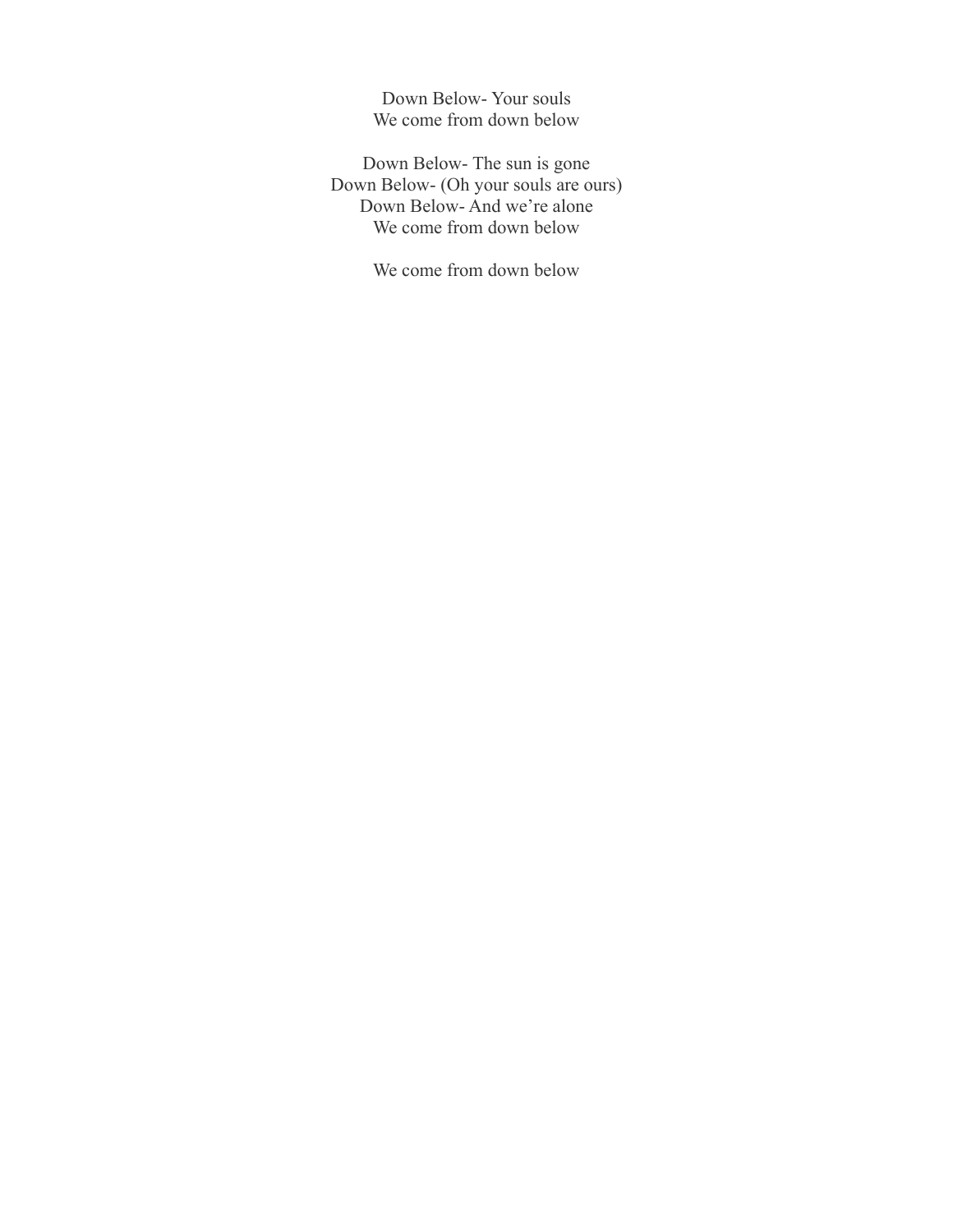### **Maid on the Shore**

*Traditional: arranged by Amanda Ellis*

There was a fair maiden who lived alone She lived all alone on the shore-o There was naught she could find to calm her sweet mind But to roam all alone on the shore, shore, shore To roam all alone on the shore-o

There was a brave captain who sailed the salt sea (salt sea) Let the wind blow high blow low I will die! I will die! the dear captain did cry If I can't have that maid on the shore, shore, shore If I can't have that maid on the shore-o

They replaced her away in his cabin below (down below) Let the wind blow high blow low She's so pretty and neat, she's so sweet and complete Sung captain and sailors to Sleep, sleep, sleep Sung captain and sailors to sleep

She robbed them of jewels, and she robbed them of gold She robbed them of costly fine fare-o The captain's broadsword, she used as an oar She road her way back to the shore, shore, shore, She road her way back to the shore-o

Now don't be so sad and sunk down in dispair And you should have known me before-o I sang you to sleep, and your gold I will keep For again, I'm a maid on the shore, shore, shore Again I'm a maid on the shore-o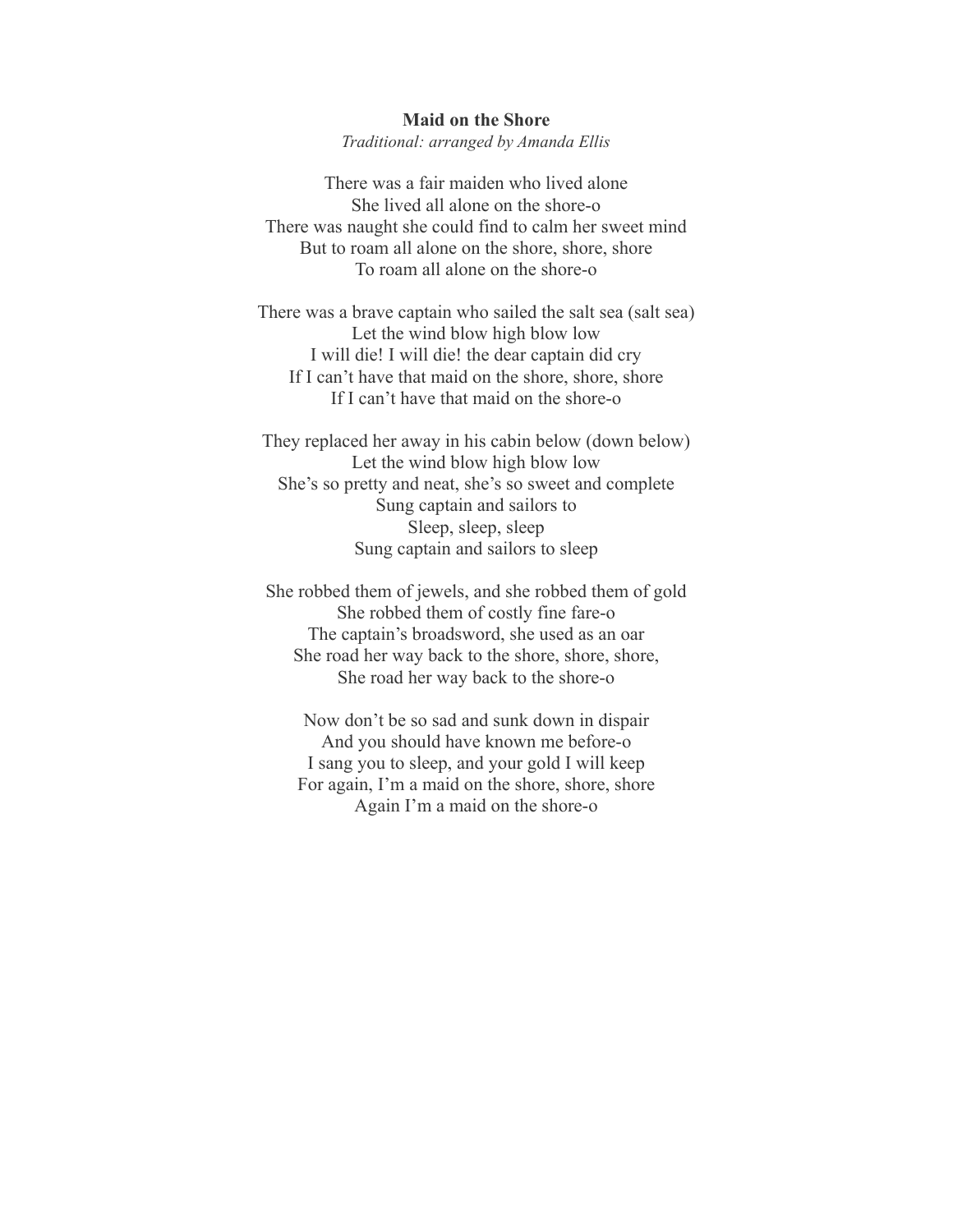| <b>The Act</b>                           |  |  |  |
|------------------------------------------|--|--|--|
| Music/Lyrics: Amanda Ellis and Sam Nolte |  |  |  |

Middle English

Na thou art here Na thou art here Na thou art here Riste tu le vahn

Oh tendere creature With sole heavinesse Oh tendere creature Na thou art here Loste shrewe

Asseyen thyn courage Asseyen thyn courag Asseyen thyn courag Stinte youre woodnessa

Asseyen thyn courage Asseyen thyn courag Asseyen thyn courag Stinte youre woodnessa

> Me reweth sore This vileine Vaht le n'ah Tu le Vahn Me reweth sore This vileine

Oh tendere creature Oh tendere creature Oh tendere creature

> Sustane Sustane Sustane

### Translation

Now you are here Now you are here Now you are here Rest your soul

Oh tender creature with sorrowful soul Oh tender creature Now you are here Lost, miserable man

Test your spirit Test your courage Test your courage Cease your Madness

Test your spirit Test your courage Test your courage Cease your Madness

It grieves me painfully This evil deed With this heart Your soul It grieves me painfully This evil deed

Oh tender creature Oh tender creature Oh tender creature

> Endure Endure Endure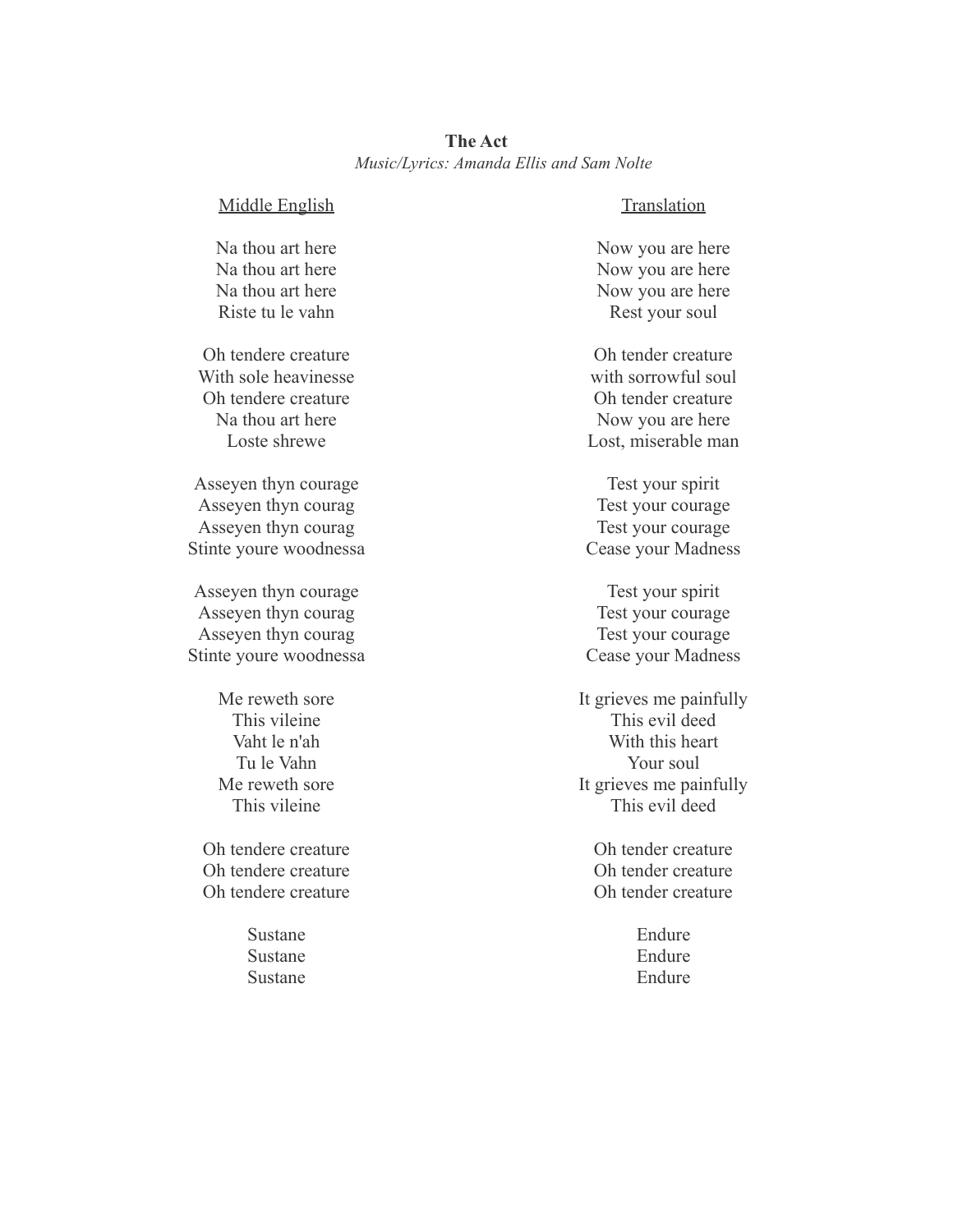## **Scarborough Faire** *Traditional: Arrangement by Sam Nolte*

Are you going to Scarborough Faire? Parsley, Sage, Rosemary, and Thyme Remember me, to one who lives there He was once a true love of mine

Are you going to Scarborough Faire? Parsley, Sage, Rosemary, and Thyme Remember me, to one who lives there He was once a true love of mine

Tell him to make me a cambric shirt (On the side of a hill) Parsley, Sage, Rosemary, and Thyme Without no seems, nor needlework Then he'll be a true love of mine

Tell him to find me an acre of land (on the side of a hill) Parsley, Sage, Rosemary, and Thyme Between salt water and the sea strand Then he'll be a true love of mine

> Tell him to plough it with dandelion thorn Parsley, Sage, Rosemary, and Thyme And sow the fields with spirits unborn Ne'er he'll be a true love of mine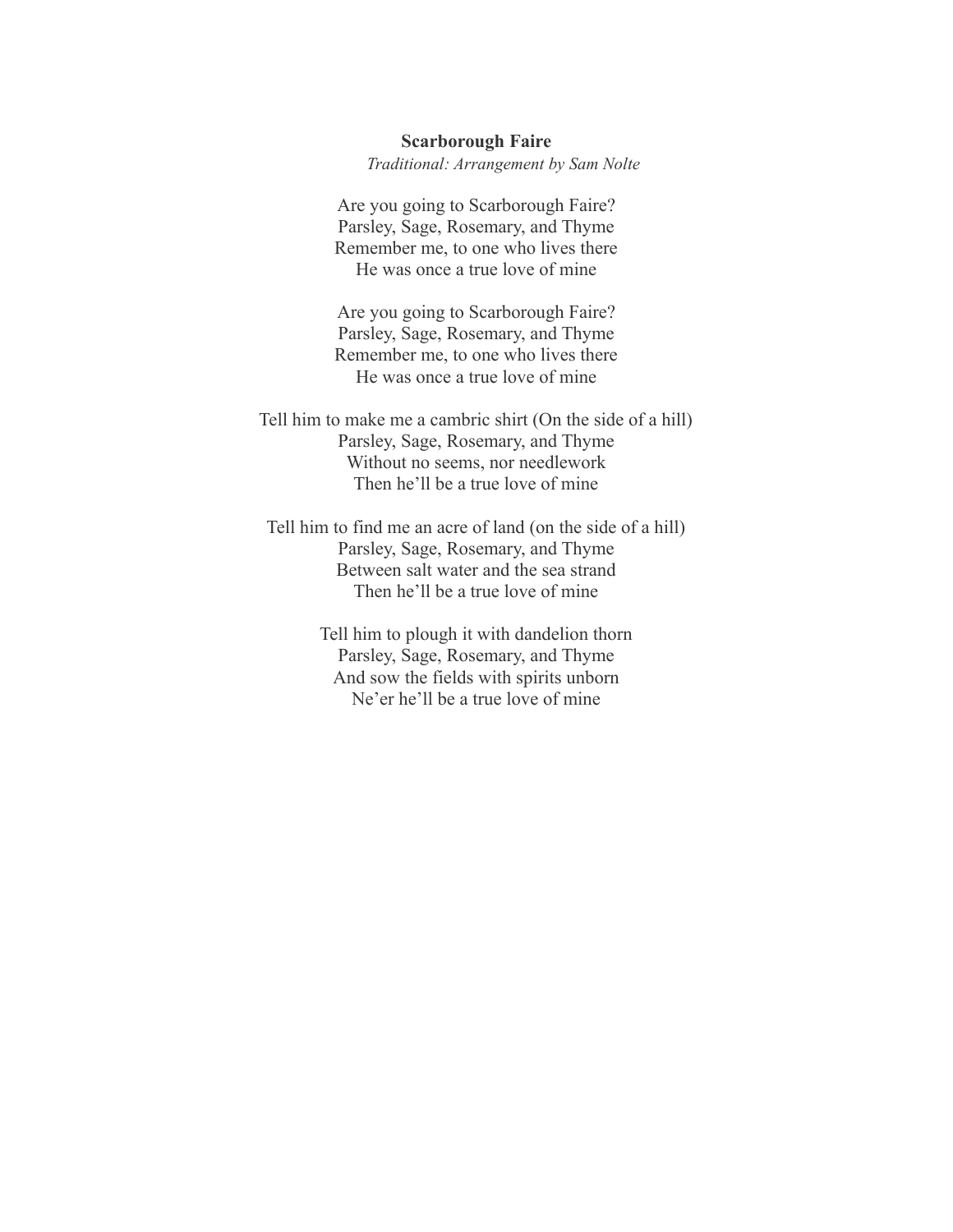# **The Quest** *Music/Lyrics: Tegan Elliott (Lyrics adapted from Ecclesiastes 1: 3-11)*

What does man gain from all his labor At which he toils under the sun? Generations come and go The earth remains forever

The sun rises and the sun sets And hurries back from whence it rose The wind blows north, the wind blows south, Round and round it goes

All things are wearisome, More than one can say What has been will be again, What has been done will be done again What has been done will be done again

All streams flow into the sea The sea is never full Although the streams came, they shan't remain They must depart again

What does man gain from all his labor, Much as he toils under the sun? Those who are gone are not remembered, Nor shall their sons be remembered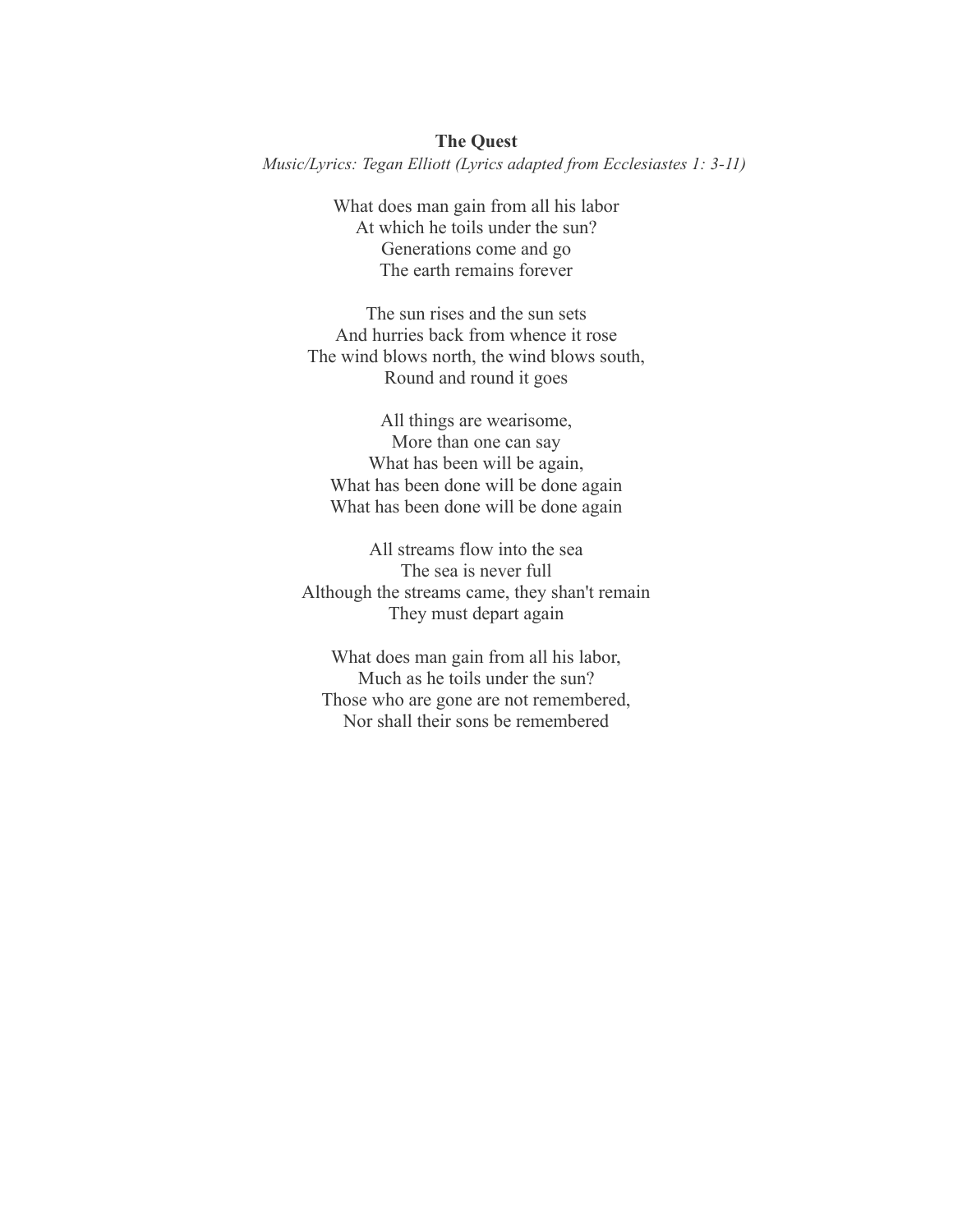#### **Farewell**

*Music/Lyrics: Sam Nolte*

Farewell, my love, farewell Farewell, my love, farewell

Once a love, so young and sweet Now lost beyond the waves Down below My heart doth yearn for us to meet I'll walk the waters, brave My soul in tow

And the waves, they pull me down (Come to me, my love) Where the sun shall never shine (I'll find thee, my love) There are men here all around (Tu le vahn aay) And I'll search, 'till I find mine

Come to me, ye men of faith Share breath in my domain You are mine None shall be at peace or safe Your heart, now mine to claim It's fate assigned

And though grief shall leave me here (Life beneath the water) To this life, unsanctified (Tears are ocean's water) These sons I shall endear (Tu le vahn aay) To forget my own who died

Love lays down and sleeps Soft beneath the moonlight Only you shall wake me from this night 'Ere then, below I'll wait Singing soft, as sirens do Men shall come and men shall go but none are you

> Here I stand at memory's shore its depths I once did wade long ago